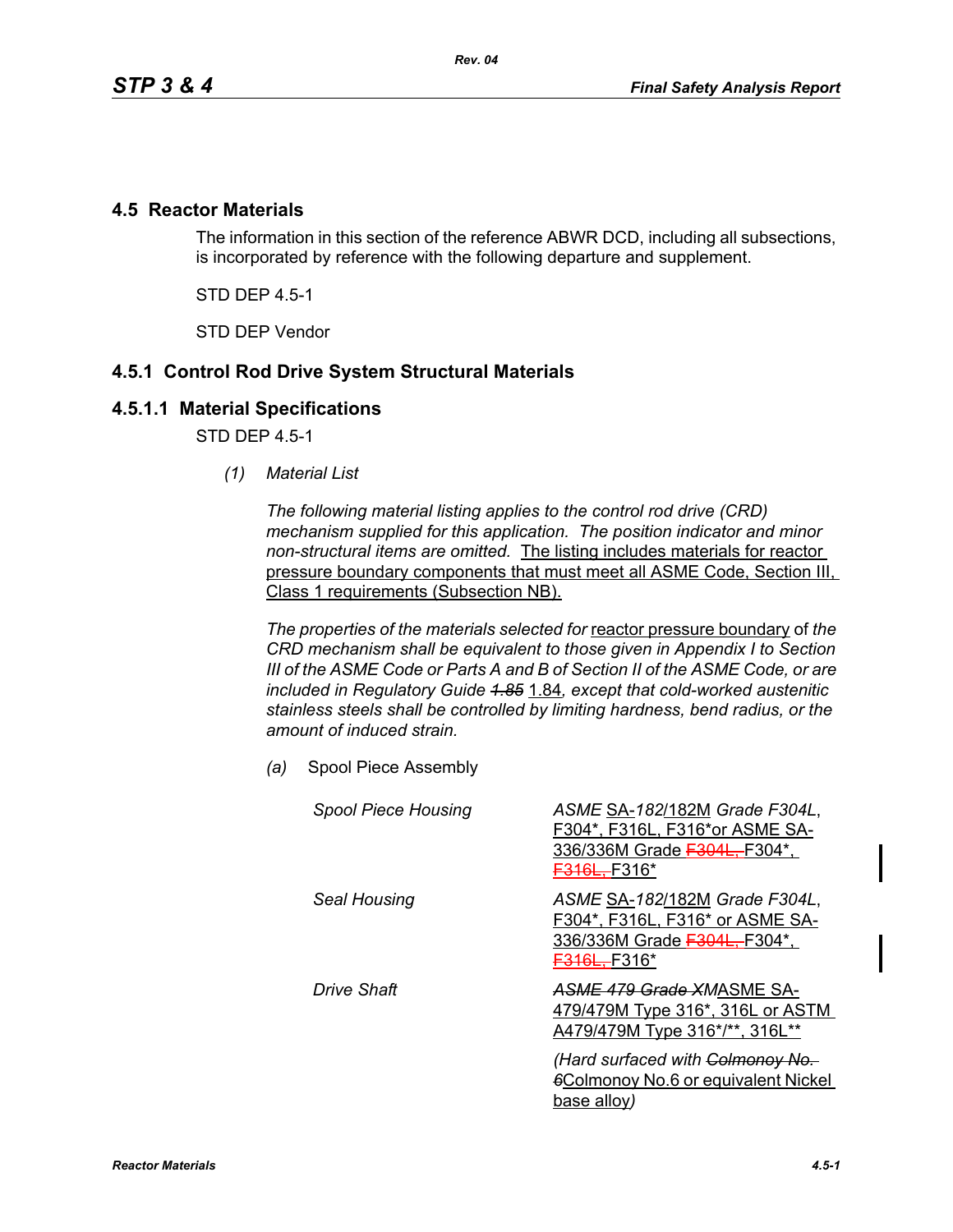| Ball Bearings (in water)      | ASTM A756 Type440C** or A756 A<br>276 Type 440C**                                                         |
|-------------------------------|-----------------------------------------------------------------------------------------------------------|
| <u>Ball Bearings (in air)</u> | AISI 52100**                                                                                              |
| <b>Gland Packing Spring</b>   | <b>Inconel X-750-AMS 5699 Alloy_</b><br>N07750** (Alloy X-750)                                            |
| <b>Separation Spring</b>      | AMS 5699 Alloy N07750**<br><u>(Alloy X-750)</u>                                                           |
| <b>Separation Magnet</b>      | Alnico No. 5 and ASME SA-<br>479/479M<br><b>Type 316*, 316L or ASTM</b><br>A479/479M Type 316*/**, 316L** |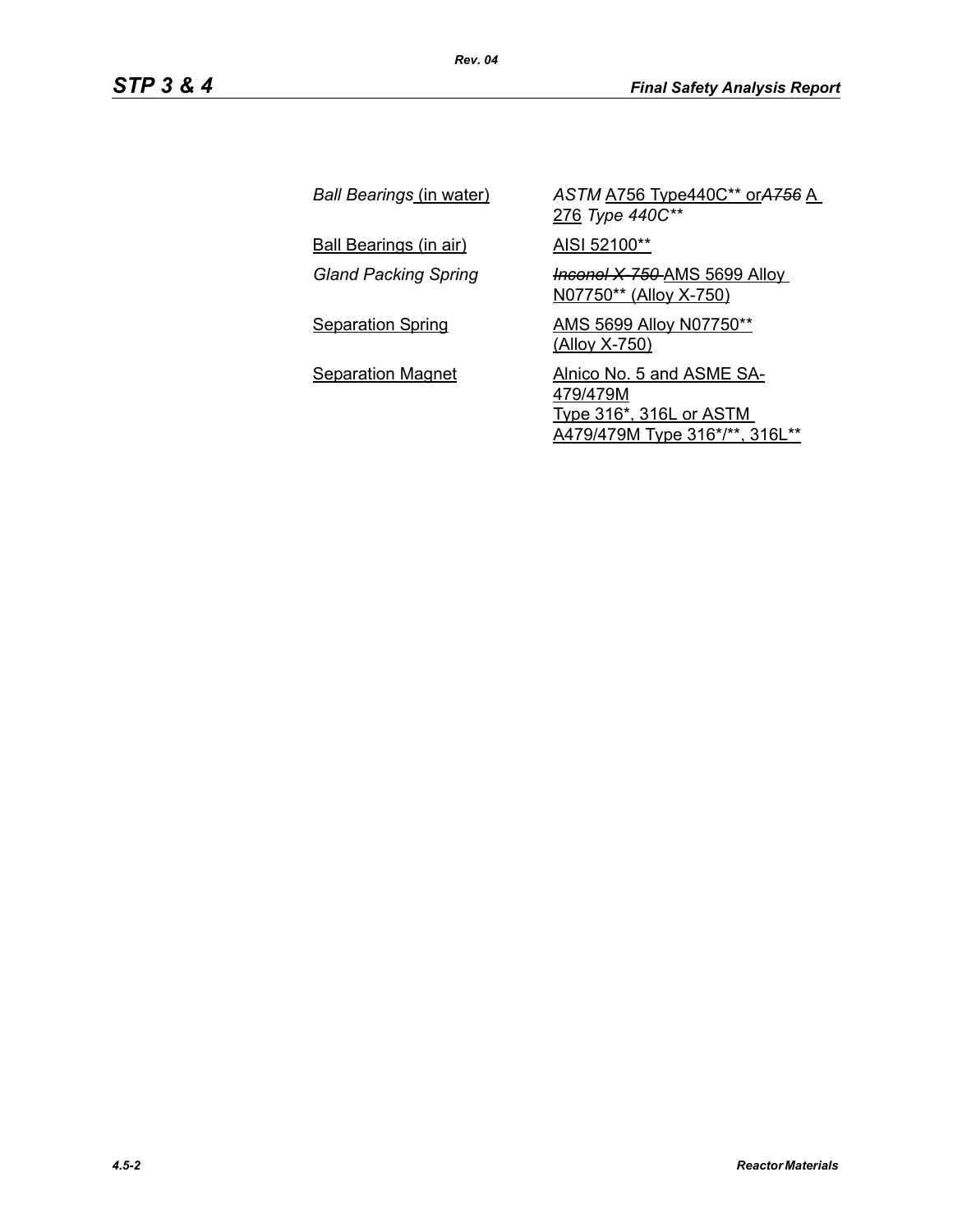| (b) | <b>Ball Spindle</b>       |                                                                                                                                                     |
|-----|---------------------------|-----------------------------------------------------------------------------------------------------------------------------------------------------|
|     | <b>Ball Screw Shaft</b>   | <b>ASME SA-564/564M Type 630</b><br>Condition H-1100 or ASTM A-<br>564/564M TP630 Type 630 (17-<br>4PH)**                                           |
|     |                           | Condition H-1100                                                                                                                                    |
|     | <b>Ball Nut</b>           | <b>ASME SA-564/564M Type 630</b><br>Condition H-1100 or ASTM A-<br>564/564M <del>TP630</del> Type 630 (17-4PH)<br>Condition H-1100                  |
|     | Balls                     | ASTM A756 Type 440C** or A756 A<br>580/580M Type 440C** or A276 Type<br>440C**                                                                      |
|     | <b>Guide Roller</b>       | Stellite No. 3, or nickel base alloy                                                                                                                |
|     | <b>Guide Roller Pin</b>   | Haynes Alloy No. 25, ASME SA-<br>479/479M Type XM-19 (Nitrided) or<br>ASTM A479/479M Type XM-19**<br>(Nitrided) or equivalent ferrous base<br>alloy |
|     | Spindle Head Bolt         | Stellite No. 6B Stellite No. 6B**                                                                                                                   |
|     | Spindle Head Bushing      | Stellite No. 12**                                                                                                                                   |
|     | <b>Separation Spring</b>  | <del>Inconel X-750</del>                                                                                                                            |
|     | <b>Separation Magnet</b>  | Alnico No. 5/                                                                                                                                       |
| (c) | <b>Buffer Mechanism</b>   |                                                                                                                                                     |
|     | <b>Buffer Disk Spring</b> | ASME SB-637 Alloy N07750<br>or Inconel X 750 ASTM B 637 Alloy<br>N07750**or AMS 5542 Alloy<br>N07750**                                              |
|     |                           | (Alloy X-750)                                                                                                                                       |
|     | <b>Buffer Sleeve</b>      | <u>ASME SA-479/479M Type 316*,316L_</u><br>(Hard surfaced with Colmonoy No.6)<br><u>or ASTM A 479/479M Type</u><br>316*/** <del>316L</del> , 316L** |
|     |                           | (Hard surfaced with Colmonoy No. 6)                                                                                                                 |
|     | <b>Guide Roller</b>       | Stellite No. 3, or nickel base alloy                                                                                                                |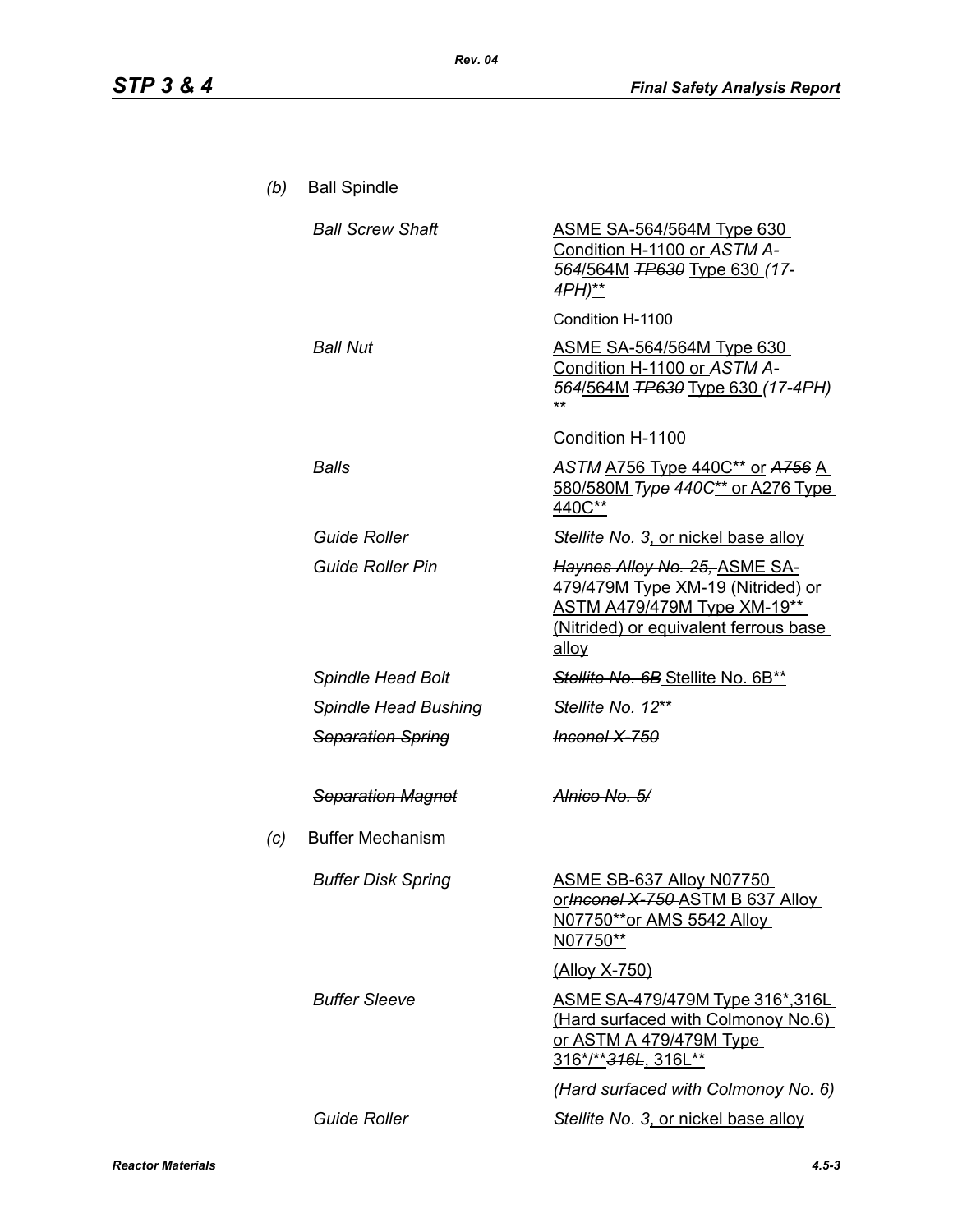|     | <b>Guide Roller Pin</b>         | Haynes Alloy No. 25, ASME SA-<br>479/479M Type XM-19 (Nitrided) or<br><b>ASTM A479/479M Type XM-19**</b><br>(Nitrided) or equivalent ferrous base<br>allov             |
|-----|---------------------------------|------------------------------------------------------------------------------------------------------------------------------------------------------------------------|
|     | <b>Stop Piston</b>              | ASME SA-479/479M Type 316*,316L<br>(Hard surfaced with Stellite No.6) or<br><b>ASTM A 479/479M Type</b><br>316*/** <del>316L</del> , 316L**                            |
|     |                                 | (Hard surfaced with Stellite No. 6)*                                                                                                                                   |
| (d) | <b>Hollow Piston</b>            |                                                                                                                                                                        |
|     | <b>Piston Tube</b>              | <b>ASME SA-312/312M Grade TPXM-</b><br><u>19 or XM-19 ASTM A 312/312M</u>                                                                                              |
|     |                                 | Grade TPXM-19                                                                                                                                                          |
|     | <b>Piston Head Drive Piston</b> | <u>ASME SA-479/479M Type 316*,</u><br>316L (Hard surfaced with Stellite<br>No.6) or 316L (Hardsurfaced with-<br>Stellite No. 3) ASTM A 479/479M<br>Type 316*/** 316L** |
|     |                                 | (Hard surfaced with Stellite No. 6)                                                                                                                                    |
|     | Latch                           | <b>Inconel X 750 ASME SB-637 Alloy</b><br>N07750 or ASTM B 637 Alloy<br>N07750**                                                                                       |
|     |                                 | <u>(Alloy X-750)</u>                                                                                                                                                   |
|     | Latch Spring                    | <b>Heanel X 750 AMS 5699 Alloy</b><br>N07750**                                                                                                                         |
|     |                                 | <u>(Alloy X-750)</u>                                                                                                                                                   |
|     | <b>Bayonet Coupling</b>         | ASME SB-637 Alloy N07750 or<br><b>Inconel X-750 ASTM B 637 Alloy</b><br>N07750**                                                                                       |
|     |                                 | (Alloy X-750)                                                                                                                                                          |
| (e) | Guide Tube                      |                                                                                                                                                                        |
|     | Guide Tube                      | 316L ASME SA-312/312M Grade<br><u>TP316*, TP316L or ASTM A_</u><br>312/312M Grade TP316*/**,<br>TP316L**                                                               |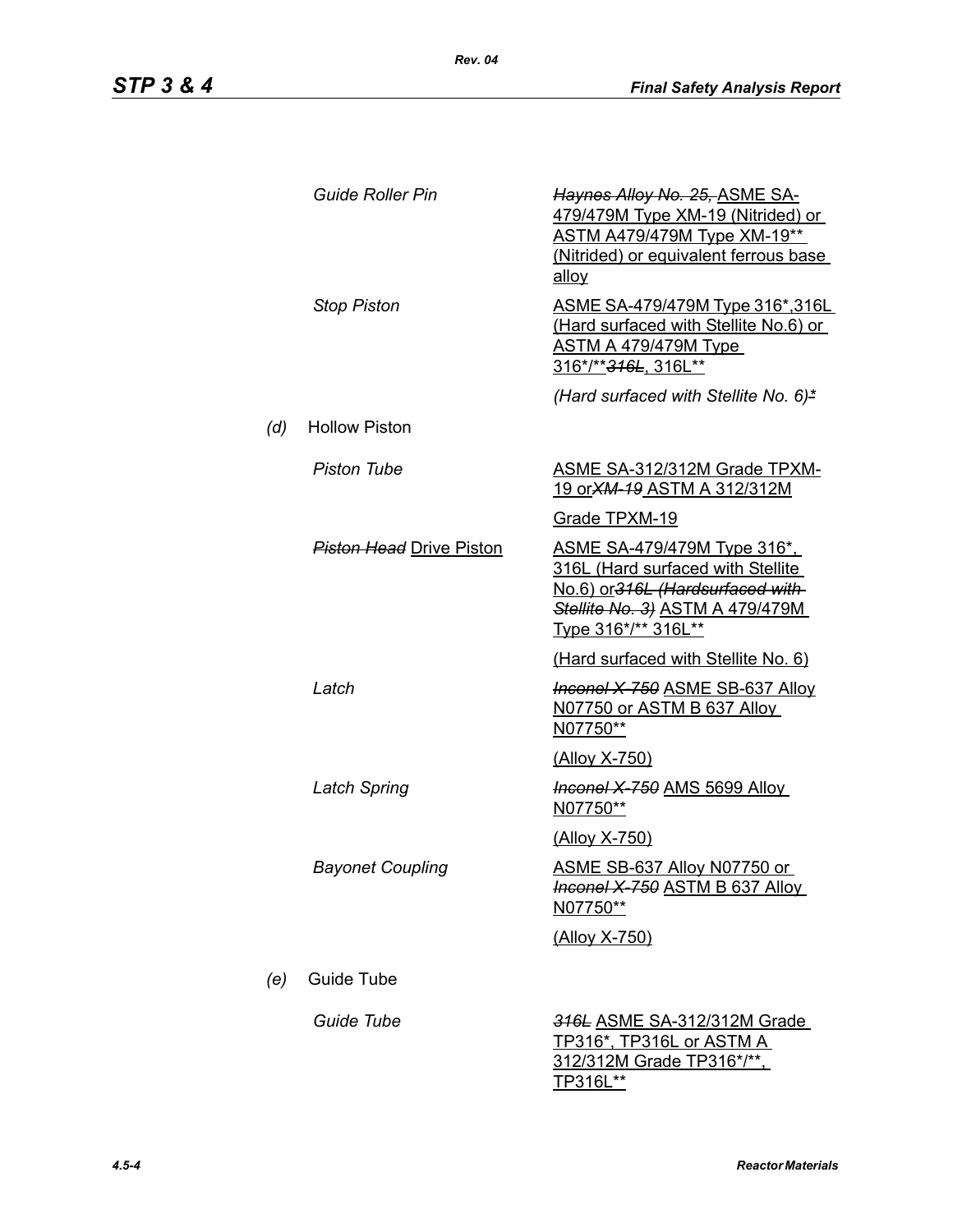- *(f)* Outer Tube Assembly *(g)* Miscellaneous Parts **Outer Tube ASME SA-312/312M Grade TPXM-**19 or *XM-19* ASTM A 312/312M Grade TPXM-19\*\* *Middle Flange ASME SA*-*182*/182M *Grade F304LC*, F304\*, F316L, F316\* or ASME SA-336/336M Grade F304L, F304\*. F316L, F316\* *Ball for Check Valve* **Haynes-Stellite No.3, or equivalent** cobalt base alloy *O-Ring Seal (Between CRD) Housing and CRD*) *321SS* Type 321 stainless steel *Coated*coated *with a qualified material CRD Installation Bolts ASME SA*-*193*/193M *Grade B7*
	- The material shall be qualified to ensure that it is free from sensitization. Carbon content specified to be 0.020% maximum.
	- \*\* Equivalent materials have been provided. Materials with similar chemical composition, mechanical properties, and operating experience are considered equivalent.

#### *(2) Special Materials*

*The bayonet coupling, latch and latch spring, separation spring, and gland packing spring are fabricated from Alloy X-750 in the high temperature (1093°C) annealed*solution heat treated *condition, and aged 20 hours at 704°C to produce a tensile strength of 1137.7* 1034 *MPa minimum, yield of 724* 655 *MPa minimum, and elongation of 20% minimum. The ball screw shaft and ballnut are ASTM A 564,* Type *TP 630 (17-4PH) (or its equivalent) in condition H-1100 (aged 4 hours at 593°C), with a tensile strength of* 965 *265.3 MPa minimum, yield of* yield strength of 795 *792.92 MPa minimum, and elongation of 15* 14*% minimum.*

*These are widely used materials, whose properties are well known. The parts are readily accessible for inspection and replaceable if necessary.*

*All materials for use in this system shall be selected for their compatibility with the reactor coolant as described in Articles NB-2160 and NB-3120 of the ASME Code.*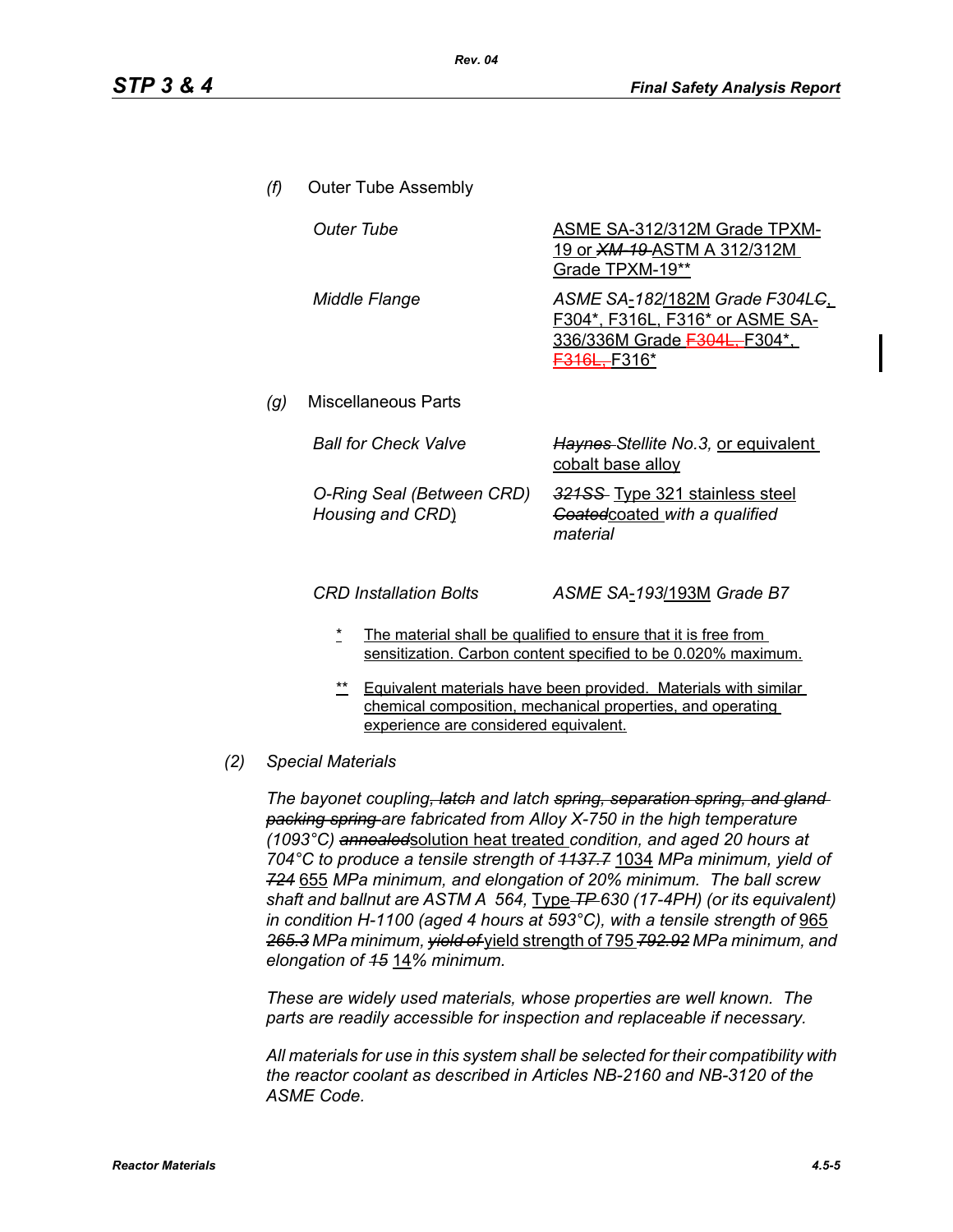*All*Special *materials,* (X-750, 17-4PH)*except SA479 or SA249 Grade XM-19, have been successfully used for the past* at least *15 to 20*25 *years in similar drive mechanisms* (LPCRD or FSCRD)*. Extensive laboratory tests have demonstrated that ASME SA479 or SA249 Grade XM-19 are suitable materials and that they are resistant to stress corrosion in a BWR environment.*

*No cold-worked austenitic stainless steels except those with controlled hardness or strain are employed in the Control Rod Drive (CRD) System. During fabrication and installation, special controls are used to limit the induced strain, and the bend radii are kept above a minimum value.*

#### **4.5.1.2 Austenitic Stainless Steel Components**

STD DEP 4.5-1

*(1) Processes, Inspections and Tests*

*All austenitic stainless steels are used in the solution heat treated condition. In all welded components which are exposed to service temperature exceeding 93°C, the carbon content* of 300 series stainless steel *is limited not to exceed 0.020%. On qualification, there is a special process employed which subjects selected 300* series*Series stainless steel components to temperatures in the sensitization range. The drive shaft, buffer sleeve, piston* drive piston, stop piston*head and buffer are hard surfaced with Colmonoy 6 (*Colmonoy No.6 *or its /*an *equivalent). Colmonoy (or its equivalent) hard* Hard-*surfaced components have performed successfully for the past* 25*15 to* 30*20 years in drive mechanisms. It is normal practice to remove some CRDs at each refueling outage. At this time, the Colmonoy (or its equivalent) hard surfaced parts are accessible for visual examination. This inspection program is adequate to detect any incipient defects before they could become serious enough to cause operating problems (see Subsection 4.5.3.1 for COL license information). The degree of conformance to Regulatory Guide 1.44 is presented in Subsection 4.5.2.4.*

### **4.5.1.4 Cleaning and Cleanliness Control**

STD DEP 4.5-1

*Semiannual examination of 10% of the units humidity indicators is required to verify that the units are dry and in satisfactory condition. This inspection shall be performed with a GE-Engineering designated representative present. The position indicator probes are not subject to this inspection.*

*Site or warehouse storage specifications require inside heated storage comparable to Level B of ANSI N45.2.2* NQA-1, Part II, Subpart 2.2.

#### **4.5.2 Reactor Materials**

STD DEP 4.5-1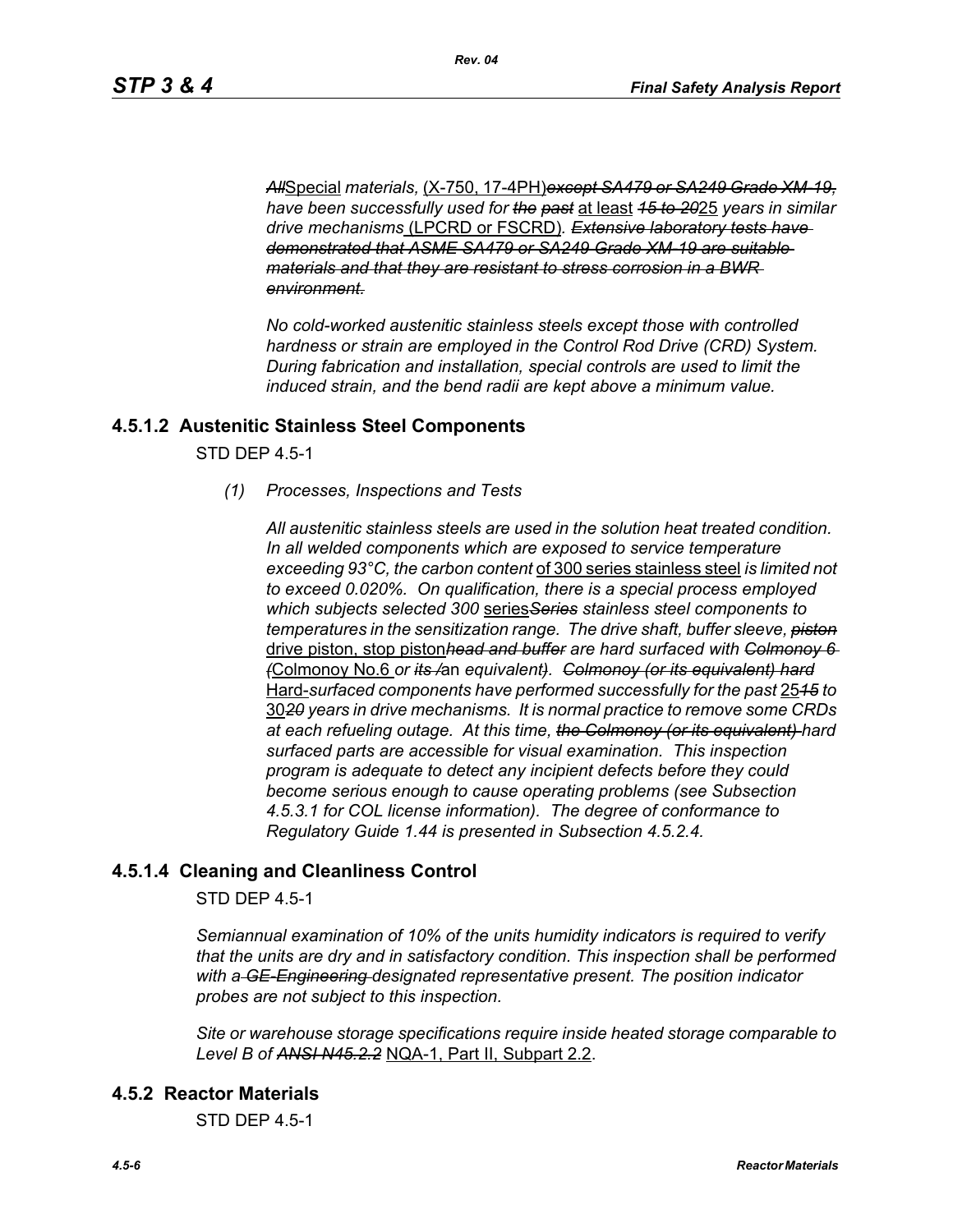# **4.5.2.1 Material Specifications**

STD DEP Vendor

#### *Materials Used for the Core Support Structure:*

- *Shroud Support*—Niobium modified Nickel-Chromium-Iron Alloy 600 per ASME Code Case No. N-580-2-*Nickel-Chrome-Iron-Alloy, ASME SB166 or SB168*
- **Shroud, Core Plate, and Grid—ASME SA-240/240M Type 316L or Type 316<sup>\*</sup>** and SA479/479M Type XM-19, *SA182,* SA-479/479 Type 316L, *SA312, SA249, or SA213 (all Type 304L or 316L)*SA-182/182M Grade F316L
- *Peripheral Fuel Supports*—**ASME** *SA312 Grade Type-304L or 316L*SA-479/479M Type 316\* or Type 316L
- *Core Plate and Top Guide Studs, Nuts, and Sleeves*—*ASME SA-479 (Type 304, 316, or XM 19) (all parts); or SA-193 Grade B8 Type 304 (studs); or SA-194 Grade 8 (Type 304) (nuts); or SA-479 (Type 304L or 316L), SA-182 (Grade F304L or F316L), SA-213 (Type 304L, 316 or 316L), SA-249 (Type 304L, 316, or 316L) (sleeves)*ASME SA-479/479M Type 316\* or Type 316L and XM-19
- *Control Rod Drive Housing*—*ASME SA-312 Grade TP304L or 316L SA-182 Grade F304L or F316L, and ASME SA-351 Type CF3 (Type 304L) or Type CF3M (Type 316L)*ASME SA-336/336M Grade F316\* or ASME SA-312/312M TP316\*
- *Control Rod Guide Tube*—*ASME SA-351 Type CF3 or CF3M, or SA-358, SA-312, or SA-249 (Type 304L or 316L)*ASME SA-312/312M Grade TP316\* or Type 316L (Body), SA-479/479M Type XM-19 (Base), SA 312/312M Grade TPXM-19 (Sleeve)
- *Orificed Fuel Support*—*ASME SA-351*/351M *Grade* CF3 *Type CF3 (Type 304L) or CF3M (Type 316L)*
- The base material shall be qualified to assure that it is free from sensitization. Carbon content is specified to be 0.02% maximum.

#### *Materials Employed in Shroud Head and Separator Assembly and Steam Dryer Assembly:*

*All materials are 304L or 316L stainless steel* except castings, Steam Dryer Vanes, and Steam Dryer Seismic Blocks.

- *Plate, Sheet* and Strip—*ASTM A 240 Type 304L or 316L and Strip*or ASME SA-240/240M Type 316L
- *Forgings—ASTM A182 Grade 304L or* F*316L* or A 336 Grade F316L or ASME SA-182/182M Grade F316L-or SA 336/336M Grade F316L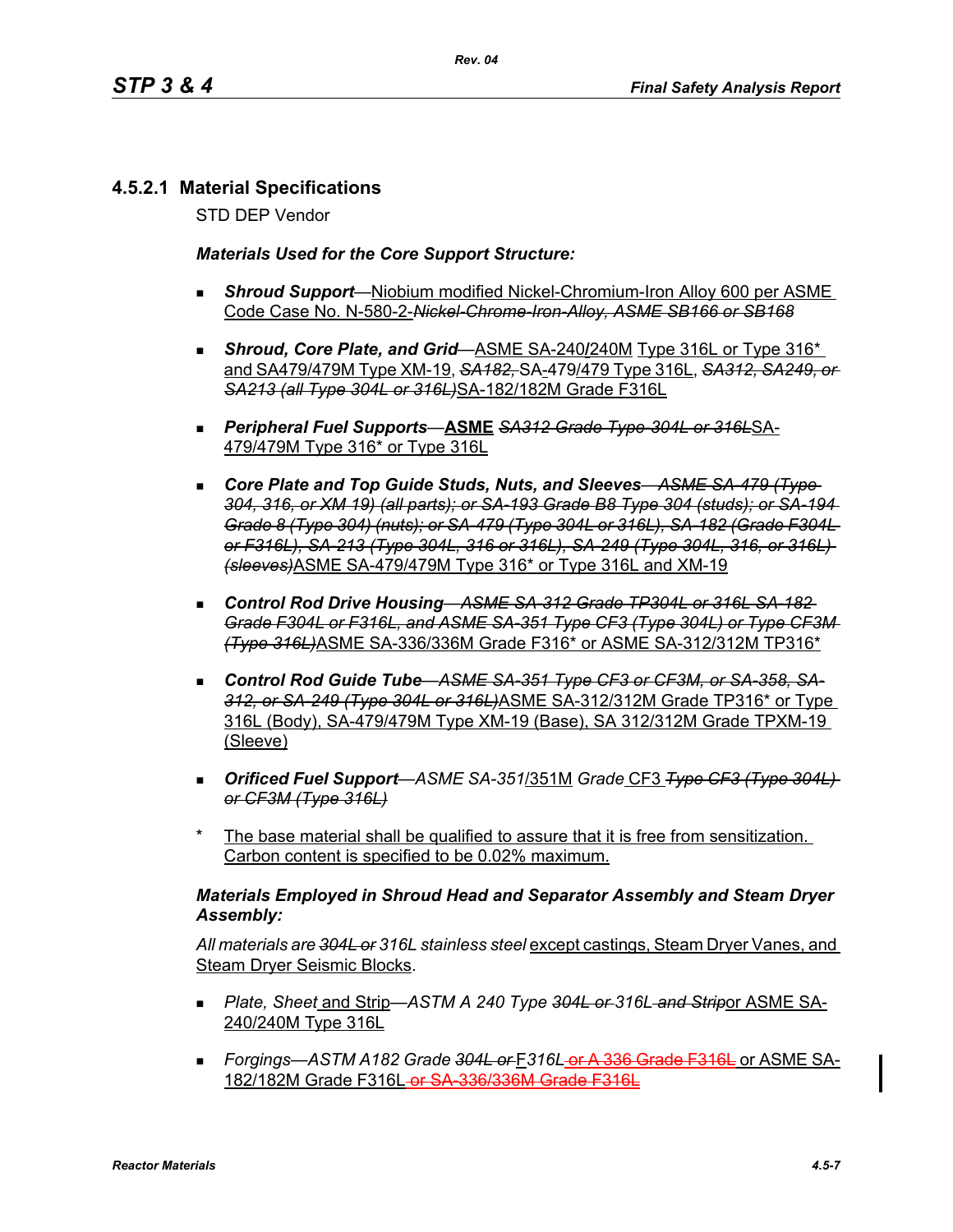- *Bars*—*ASTM A276 Type 316L or 304L* ASTM A 479 Type 316L or ASME SA-479/479M Type 316L
- *Pipe*—*ASTM A 312 Grade TP-304L or316L* or ASME SA-312/312M Grade TP 316L
- *Tube*—*ASTM A269 Grade TP-304L or 316L* or ASME SA-312/312M Grade TP 316L or SA-403/403M WP 316L
- *Castings—ASTM A 351 Grade* CF3*CF8, CF8M*or ASME SA-351/351M Grade CF3
- Steam Dryer Seismic Blocks—ASTM A 240 Type XM-19 or ASME SA-240/240M Type XM-19
- Steam Dryer Vanes—ASTM A 240 Type 304L or 316L or ASME SA-240/240M Type 304L or 316L

*All core support structures are fabricated from ASME specified materials, and designed in accordance with requirements of ASME Code Section III, Subsection NG. The other reactor internals are noncoded, and they are fabricated from ASTM or ASME specification materials* or other equivalent specifications.

# **4.5.2.2 Controls on Welding**

STD DEP 4.5-1

*Core support structures are fabricated in accordance with requirements of ASME Code Section III, Subsection NG-4000, and the examination and acceptance criteria shown in NG-5000. Other internals are not required to meet ASME Code requirements. ASME Section IX B&PV Code requirements are followed in fabrication of core support structures.*

The internals, other than the core support structures, meet the requirements of the industry standards, e.g., ASME or AWS, as applicable. ASME B&PV Code Section IX qualification requirements are followed in fabrication of core support structures. All welds are made with controlled weld heat input.

# **4.5.2.3 Non-Destructive Examination of Wrought Seamless Tubular Products**

STD DEP 4.5-1

*Wrought seamless tubular products for CRD housings and peripheral fuel supports are supplied in accordance with ASME Section III, Class CS, which requires examination of the tubular products by radiographic and/or ultrasonic methods according to Paragraph NG-2550. The examination will satisfy the requirements of NG 5000.* The stainless steel CRD housings (CRDHs), which are partially core support structures (inside the reactor vessel), serve as the reactor coolant pressure boundary outside the reactor vessel. The CRD housing material is supplied in accordance with ASME Section III Class 1 requirements. The CRDHs are examined and hydrostatically tested to the ASME Section III Class 1 requirements as well as Class CS requirements.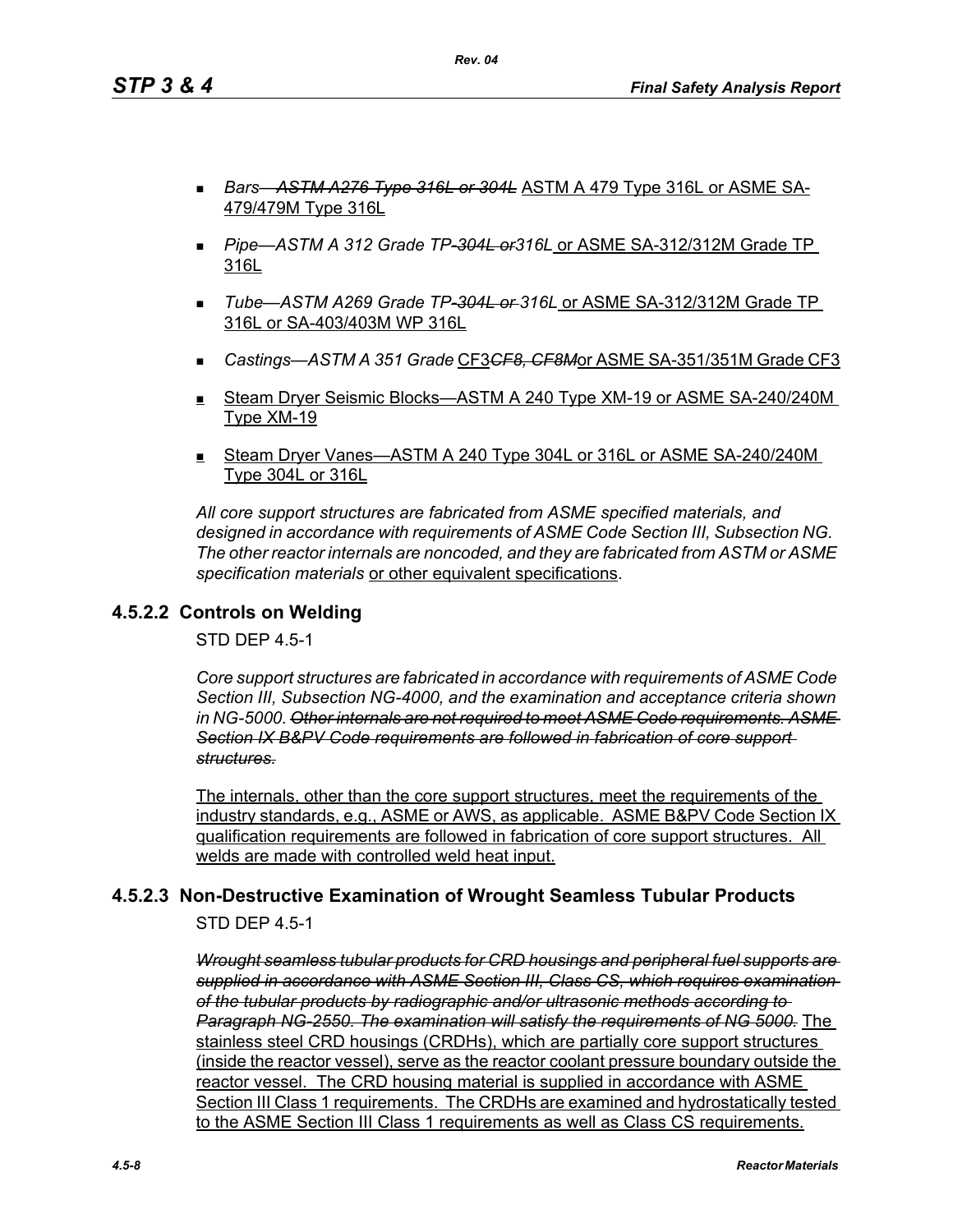# **4.5.2.4 Fabrication and Processing of Austenitic Stainless Steel—Regulatory Guide Conformance**

STD DEP 4.5-1

*Significantly cold-worked stainless steels are not used in the reactor internals except for vanes in the steam dryers; cold work is controlled by applying limits on hardness, bend radii and surface finished on ground surfaces. Furnace sensitized material are not allowed. Electroslag welding is not applied for structural welds. The delta ferrite content for weld materials used in welding austenitic stainless steel assemblies is verified on undiluted weld deposits for each heat or lot of filler metal and electrodes. The delta ferrite content is defined for weld materials as* a minimum average *5.0 Ferrite Number (FN) minimum* of 8 *8.0 FN*, with no individual reading less than 5 FN, *average and 20 FN maximum. This ferrite content is considered adequate to prevent any micro fissuring (Hot Cracking) in austenitic stainless steel welds. This procedure complies with the requirements of Regulatory Guide 1.31.*

*The limitation placed upon the delta ferrite in austenitic stainless steel castings is* 8% minimum and a maximum value of 20%*8FN (ferrite number) minimum and a maximum value of 20FN.***.** *The maximum limit is used for those castings designed for a 60 year life such as the fuel support pieces, in order to limit the effects of thermal aging degradation. Short in-reactor lifetime components such as the fuel tie plates do not require such a limit.*

*Proper solution annealing of the 300 series austenitic stainless steel is verified by testing per ASTM A262, "Recommended Practices for Detecting Susceptibility to Intergranular Attack in Stainless Steels." Welding of austenitic stainless steel parts is performed in accordance with Section IX (Welding and Brazing Qualification) and Section II Part C (Welding Rod Electrode and Filler Metals) of the ASME B&PV* Code. *Welded austenitic stainless steel assemblies require solution annealing to minimize the possibility of the sensitizing. However, welded assemblies are dispensed from this requirement when there is documentation that welds are not subject to significant sustained loads and assemblies have been free of service failure. Other reasons, in line with Regulatory Guide 1.44, for dispensing with the solution annealing are that (1) assemblies are exposed to reactor coolant during normal operation service which is below 93.3°C temperature or (2) assemblies are of material of low carbon content (less than 0.020%). These controls are employed in order to comply with the intent of Regulatory Guide 1.44.*

For ABWR, the primary method used to comply with the intent of Regulatory Guide 1.44 is to require low carbon content (<0.020%) for all 300 series stainless steels exposed to high temperature reactor water. Alternately, material use is restricted to low temperature locations (T<93°C). These controls comply with the intent of Regulatory Guide 1.44.

### **4.5.2.5 Other Materials**

STD DEP 4.5-1

*Materials, other than Type-300 stainless steel, employed in reactor internals are:*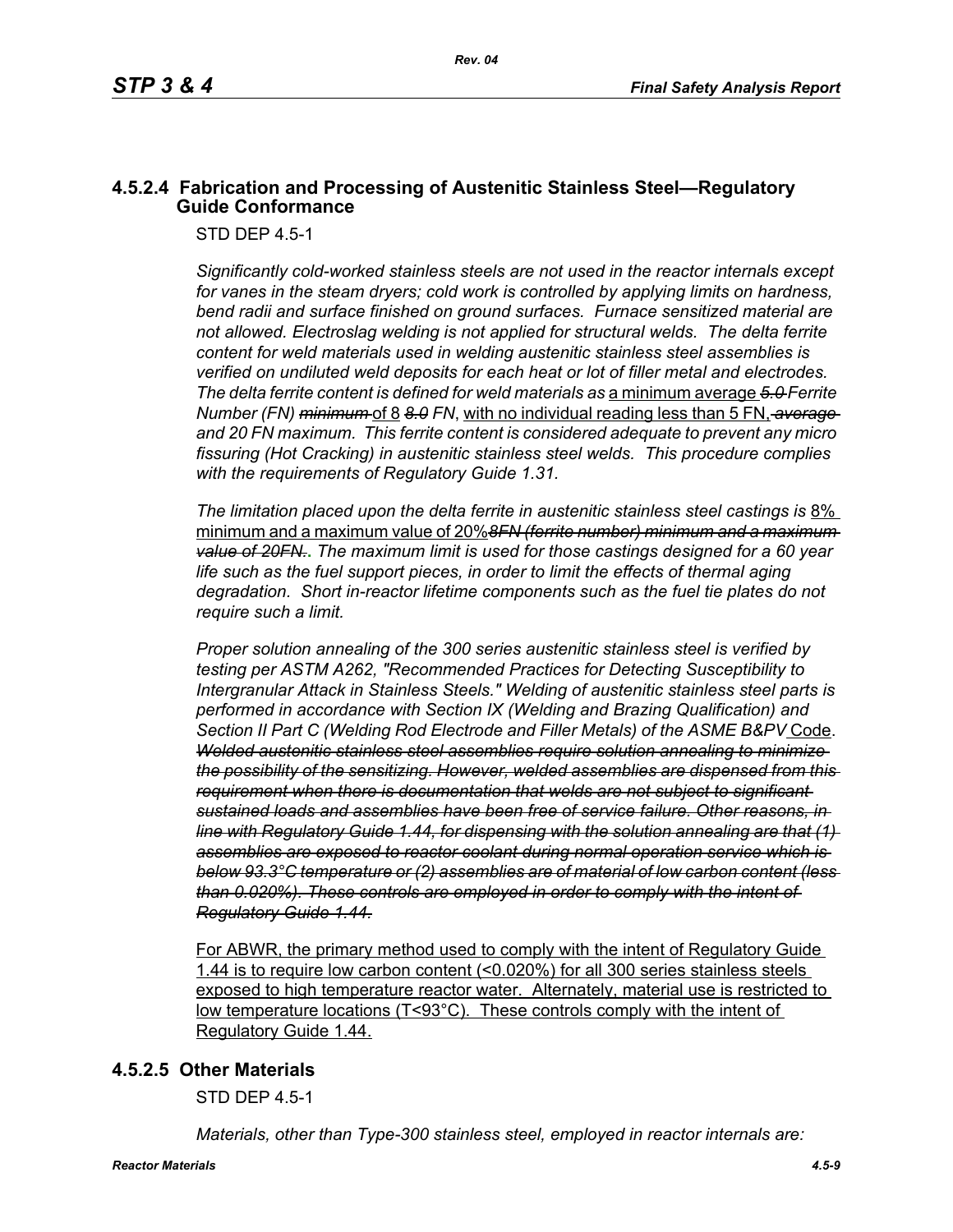- *(1) SA479 Type XM-19 stainless steel*
- *(2) SB166, 167, and 168, Nickel-Chrome-Iron (Alloy 600)* Niobium modified Alloy 600 per ASME Code Case No. N-580-2
- *(3) SA637 Grade 688 Alloy X-750* ASTM B 637 or ASME SB-637, AMS 5542, AMS 5699 UNS N07750 (Alloy X-750) or equivalent

*Alloy 600 tubing, plate, and sheet are used in the annealed condition. Bar may be in the annealed or cold-drawn condition.*All Nb-modified Alloy 600 is used in the solution annealed condition.

*Alloy X-750 components are fabricated in the annealed or equalized condition and aged when required. Where maximum resistance to stress corrosion is required,* Alloy X-750*the material is used in the high temperature (2000*1093°C) *annealed plus single aged condition.*

*Stellite 6 (or its equivalent) hard surfacing is applied to the austenitic stainless steel HPCF couplings using the gas tungsten arc welding or plasma arc surfacing processes* A hard chromium plating surface is applied to the austenitic stainless steel HPCF couplings.

*All materials , except SA479 Grade XM-19, have been successfully used for* at least 25 years in BWR applications.*the past 15 to 20 years in BWR applications. Extensive laboratory tests have demonstrated that XM-19 is a suitable material and that it is resistant to stress corrosion in a BWR environment.*